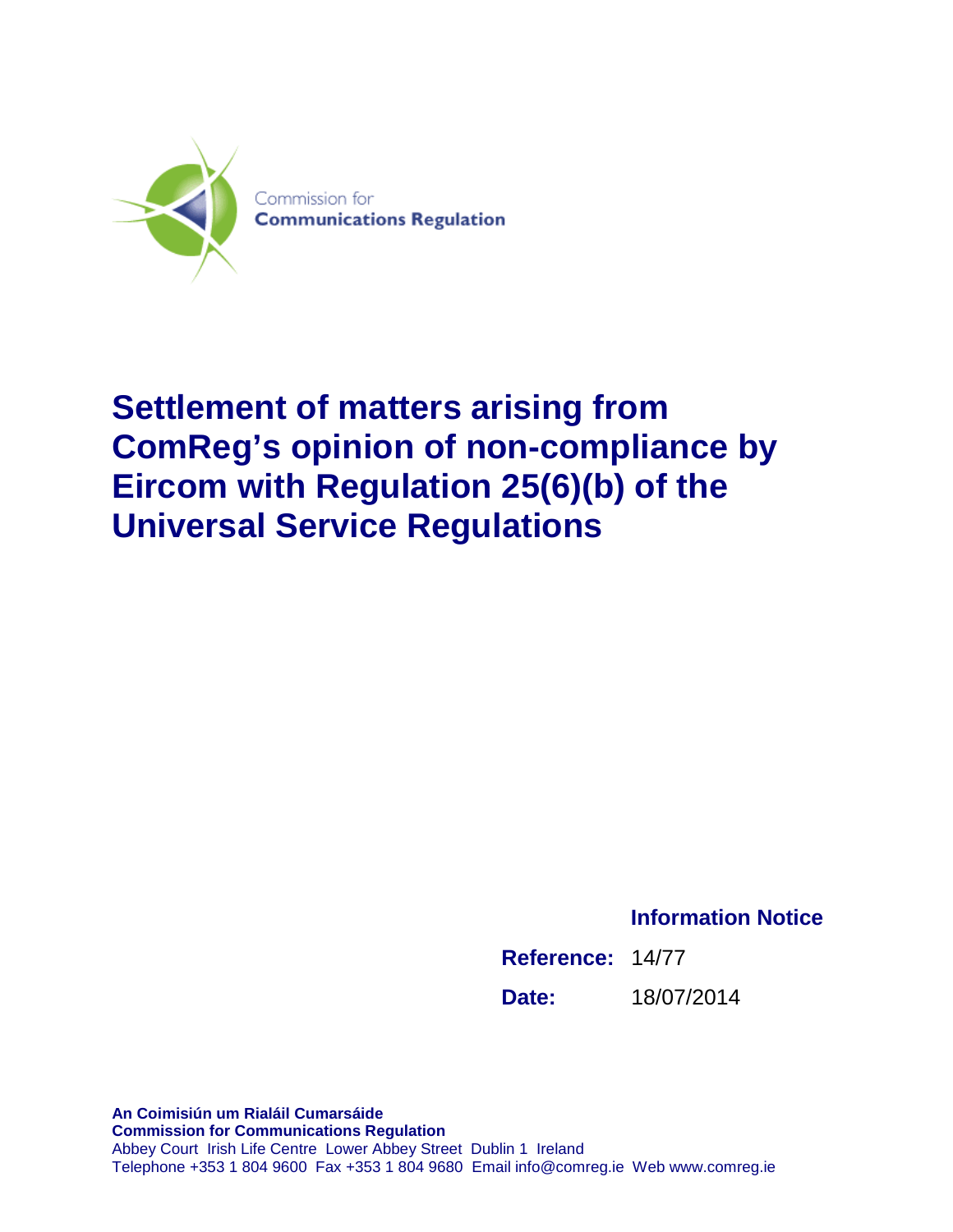#### **Background**

- 1. On 6 May 2014, ComReg notified Eircom that it had formed the opinion that Eircom was not compliant with its obligation set out at Regulation 25(6)(b) of the Universal Service Regulations as it was failing to ensure that its conditions and procedures for contract termination were not acting as a disincentive to a consumer to changing service provider.<sup>[1](#page-0-0)</sup> ComReg provided a 21 day period for Eircom to review the Opinion of Non-Compliance.
- 2. Since the publication of the Opinion of Non-Compliance, Eircom and ComReg have engaged in discussions to explore the possibility of resolving the matters at issue through an out-of-court settlement.
- 3. These discussions have now concluded. Eircom and ComReg have entered into an out-of-court settlement agreement for the purpose of resolving the matters at issue.
- 4. The terms of settlement are confidential and neither ComReg nor Eircom will make further comment in relation to those terms beyond those contained in this Information Notice.

#### **Changing service provider**

<u>.</u>

- 5. For customers that are switching service provider outside of their minimum contract term, Eircom will immediately remove from its terms and conditions any provisions allowing charges, claims or penalties to be applied in lieu of notice.
- 6. This means that Eircom customers outside of their minimum contractual term may change service provider by agreement with a new provider without any penalty being applied by Eircom if they do not wish to inform Eircom of this decision.
- 7. Eircom will no longer apply disaggregated bundle charges for the final bill when the customer is switching service provider.
- 8. Eircom will update its terms and conditions in accordance with the above.
- 9. Eircom will not engage in "Save" activity with a customer who is attempting to notify Eircom about switching service provider without first accepting and confirming the notice provided and subsequently seeking confirmation from the customer that they wish to continue the conversation with Eircom.

 $1$  See ComReg Document 14/43: "Opinion of non-compliance issued to Eircom Limited with respect to its conditions and procedures for contract termination"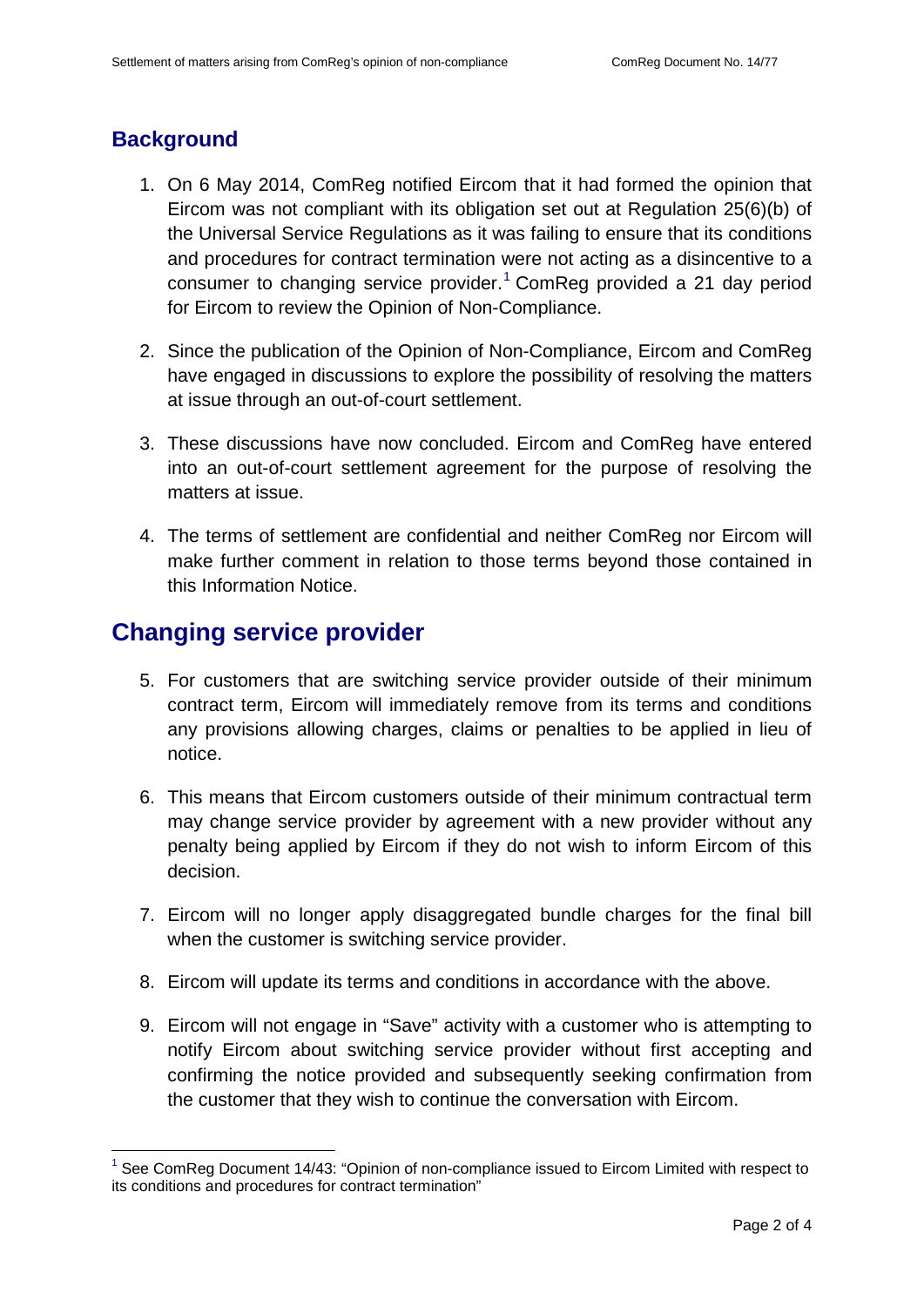10.Eircom will prominently publish full details of its requirements for changing service provider on its website.

## **Refunds**

- 11.Among the six grounds upon which ComReg based its Opinion of Non-Compliance the sixth concerned termination charges, in lieu of notice, that were applied by Eircom, as well as disaggregated bundle charges that were applied by Eircom irrespective of whether the consumer had satisfied Eircom's notice requirement.
- 12.As a result of the settlement agreement, a refund process and funding have been established from which refunds will be paid to consumers affected by these charges. In summary these will be applied to two customer cohorts as follows:

Existing complainants: Consumers who have complained to either ComReg or Eircom about the charges from 11 March 2011 onwards will be refunded the full amounts of the termination charges and the disaggregated bundle charges. These amounts will be refunded automatically by Eircom and there is no need for further action by consumers in this category.

Other affected consumers: For a period of three months i.e. until 10 October, 2014, a limited fixed refund will be payable to consumers affected by the charges who formally raise the matter with either Eircom or ComReg. Such claims will be subject to appropriate confirmation and validation. Valid complainants in this category will receive the fixed refund amount within 15 working days of the complaint being validated.

### **Contact details**

13.Consumers may contact Eircom at the FreePhone number on 1800 200 662 or ComReg at its Consumer line on 01 8049668 or 1890 229 668 or email [consumerline@comreg.ie](mailto:consumerline@comreg.ie)